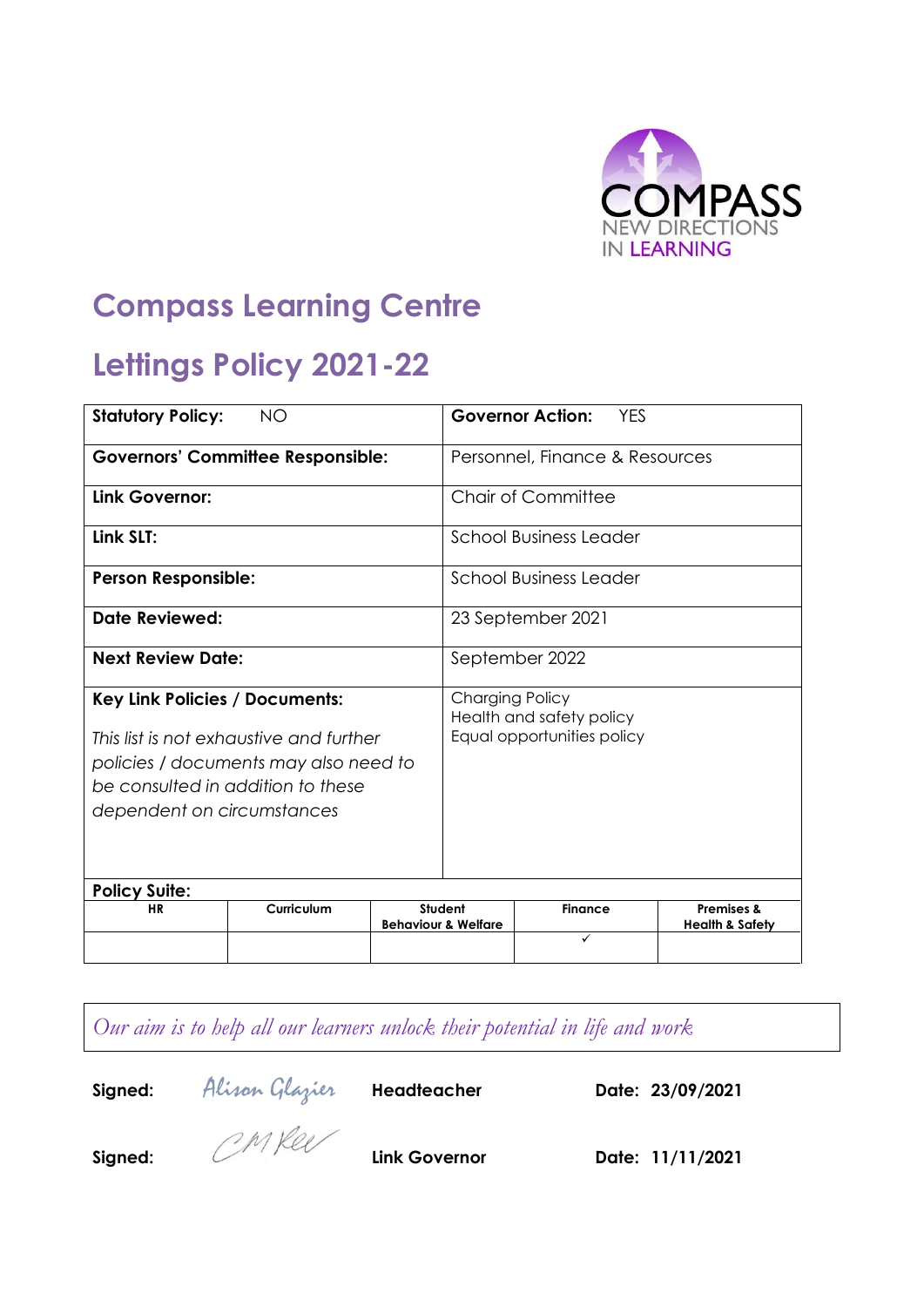**Equality Impact Assessment – initial screening record**

| $\bullet$ | What area of work is being<br>considered?                                 |                        | Lettings Policy                                                               |                  |           |  |
|-----------|---------------------------------------------------------------------------|------------------------|-------------------------------------------------------------------------------|------------------|-----------|--|
|           |                                                                           |                        |                                                                               |                  |           |  |
|           |                                                                           |                        | Personnel Finance & Resources                                                 |                  |           |  |
| $\bullet$ | Upon whom will this impact?                                               |                        |                                                                               |                  |           |  |
|           |                                                                           |                        |                                                                               |                  |           |  |
| $\bullet$ |                                                                           |                        | How would the work impact upon groups, are they included and                  |                  |           |  |
|           | considered?                                                               |                        |                                                                               |                  |           |  |
|           |                                                                           |                        |                                                                               |                  |           |  |
|           |                                                                           |                        |                                                                               |                  |           |  |
|           | <b>The Equality Strands</b>                                               | <b>Negative Impact</b> | <b>Positive Impact</b>                                                        | No impact        |           |  |
|           | Minority ethnic groups                                                    |                        |                                                                               |                  |           |  |
|           | Gender                                                                    |                        |                                                                               |                  |           |  |
|           | Disability                                                                |                        |                                                                               |                  |           |  |
|           | Religion, Faith or Belief                                                 |                        |                                                                               |                  |           |  |
|           | Sexual Orientation                                                        |                        |                                                                               |                  |           |  |
|           | Transgender                                                               |                        | $\sqrt{ }$                                                                    |                  |           |  |
|           | Age                                                                       |                        |                                                                               |                  |           |  |
|           | Rurality                                                                  |                        |                                                                               |                  |           |  |
|           |                                                                           |                        |                                                                               |                  |           |  |
|           |                                                                           |                        |                                                                               |                  |           |  |
|           | Does data inform this work, research and/or consultation? And has it been |                        |                                                                               |                  |           |  |
|           |                                                                           |                        |                                                                               |                  |           |  |
|           | broken down by the equality strands?                                      |                        |                                                                               |                  |           |  |
|           |                                                                           |                        |                                                                               |                  |           |  |
|           |                                                                           |                        |                                                                               |                  |           |  |
|           | <b>The Equality Strands</b>                                               | No                     | Yes                                                                           | <b>Uncertain</b> |           |  |
|           | Minority ethnic groups                                                    | $\sqrt{}$              |                                                                               |                  |           |  |
|           | Gender                                                                    | $\sqrt{}$              |                                                                               |                  |           |  |
|           | Disability                                                                | $\sqrt{}$              |                                                                               |                  |           |  |
|           | Religion, Faith or Belief                                                 | $\sqrt{}$              |                                                                               |                  |           |  |
|           | Sexual Orientation                                                        | $\sqrt{ }$             |                                                                               |                  |           |  |
|           | Transgender                                                               | $\sqrt{ }$             |                                                                               |                  |           |  |
|           | Age                                                                       | $\sqrt{}$              |                                                                               |                  |           |  |
|           | Rurality                                                                  | $\sqrt{}$              |                                                                               |                  |           |  |
|           |                                                                           |                        |                                                                               |                  |           |  |
|           |                                                                           |                        |                                                                               |                  |           |  |
|           |                                                                           |                        |                                                                               |                  |           |  |
|           |                                                                           |                        | Does the initial screening highlight potential issues that may be illegal? No |                  |           |  |
|           |                                                                           |                        |                                                                               |                  |           |  |
|           | Further comments:-                                                        |                        |                                                                               |                  |           |  |
|           |                                                                           |                        |                                                                               |                  |           |  |
|           |                                                                           |                        |                                                                               |                  |           |  |
|           |                                                                           |                        |                                                                               |                  |           |  |
|           |                                                                           |                        |                                                                               |                  |           |  |
|           |                                                                           |                        |                                                                               |                  |           |  |
|           |                                                                           |                        |                                                                               |                  |           |  |
|           | Do you consider that a full Equality Impact Assessment is required?       |                        |                                                                               |                  | <b>No</b> |  |
|           |                                                                           |                        |                                                                               |                  |           |  |
|           | Initial screening carried out by School Support Manager                   |                        |                                                                               |                  |           |  |
|           |                                                                           |                        |                                                                               |                  |           |  |
|           | 6.2.2019                                                                  |                        |                                                                               |                  |           |  |
|           |                                                                           |                        |                                                                               |                  |           |  |
|           |                                                                           |                        |                                                                               |                  |           |  |
|           |                                                                           |                        |                                                                               |                  |           |  |
|           | Comment by Headteacher:                                                   |                        |                                                                               |                  |           |  |
|           |                                                                           |                        |                                                                               |                  |           |  |
|           | Alisan Glazier                                                            | 23 September 2021      |                                                                               |                  |           |  |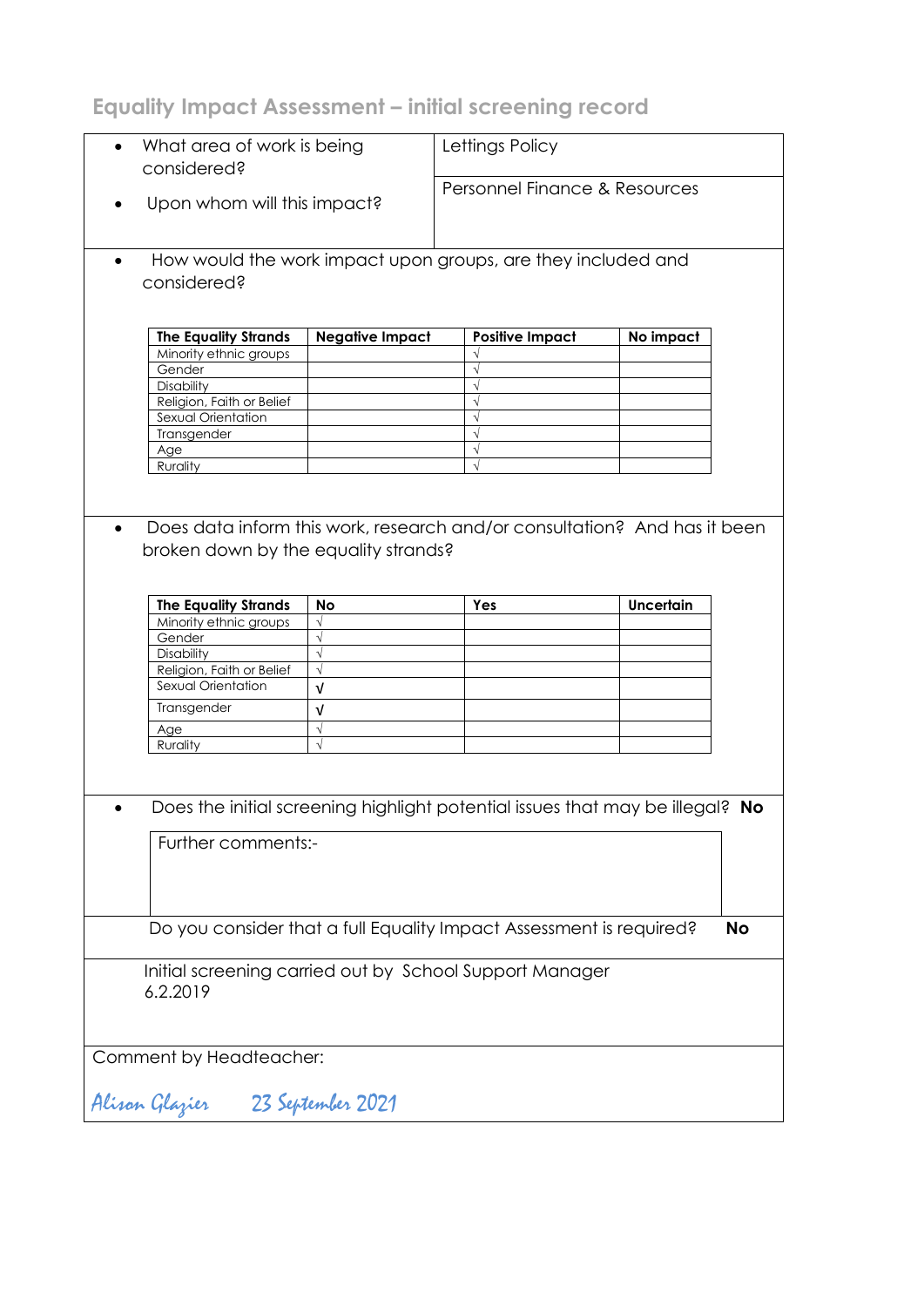# **Compass Learning Centre LETTINGS POLICY**

The letting of the school premises by the community is welcomed, subject to the following conditions:

- Use of the premises for school functions will take priority over lettings
- The Governing Body will set charges for lettings guided by these principles
- Lettings to the school Friends Association will be free of charge.
- Lettings to bona fide community groups will be charged at cost, to cover caretaking, energy, wear & tear, administration.
- Where a letting is subsidised by the Youth Community Service that Service will determine the proportion of the letting charge to be paid direct by the Hirer.
- Where the school is used as a polling station the relevant authority will be charged the actual additional costs incurred by the school.
- Lettings to all other hirers will be charged at cost plus a profit margin determined by the Governing Body
- Lettings to organisations offering activities to children and young people under the age of 18, the organisation must be able to evidence all of the conditions in section 2 (Safeguarding) on the ' conditions for hire of educational establishments' form. See appendix 1
- Lettings adhere to any Government guidance relating to pandemic, other notifiable diseases or security.

# **Use of Playing fields and School Grounds**

- The MUGA (Multi Use Games Area) must be left in a fit state after any letting. Should any damage occur, the school can make arrangements to recover the costs of making good from the hirer.
- Additional damage and/or costs may occur when lettings involve camping/caravans, heavy vehicles/equipment, horses However, this type of use is to be discouraged as it is most likely to cause damage to playing field and detrimental to the school's ability to provide the PE curriculum.)

# **VAT on lettings**

- Letting land, premises or a room is generally exempt from VAT. This includes the provision of minor equipment such as tea/coffee making facilities or a TV/video. This does not include sports equipment or facilities, although the letting of a sports hall for a meeting or other nonsports purpose is still exempt.
- If a separate charge is made for hiring equipment, this is subject to VAT.
- The exempt charge is not affected by the use the hirer makes of the room, even if the hirer is charging an admission fee (it will be the responsibility of the hirer to add VAT to their admission charge if they are eligible to do so). However, if the school holds an event and charges an admission fee, those fees will be taxable.
- If hiring sports pitches, equipment or facilities for a single session, VAT will apply. However, if the letting is to a school, club or body with a written constitution, the letting can be VAT exempt if all the following conditions are met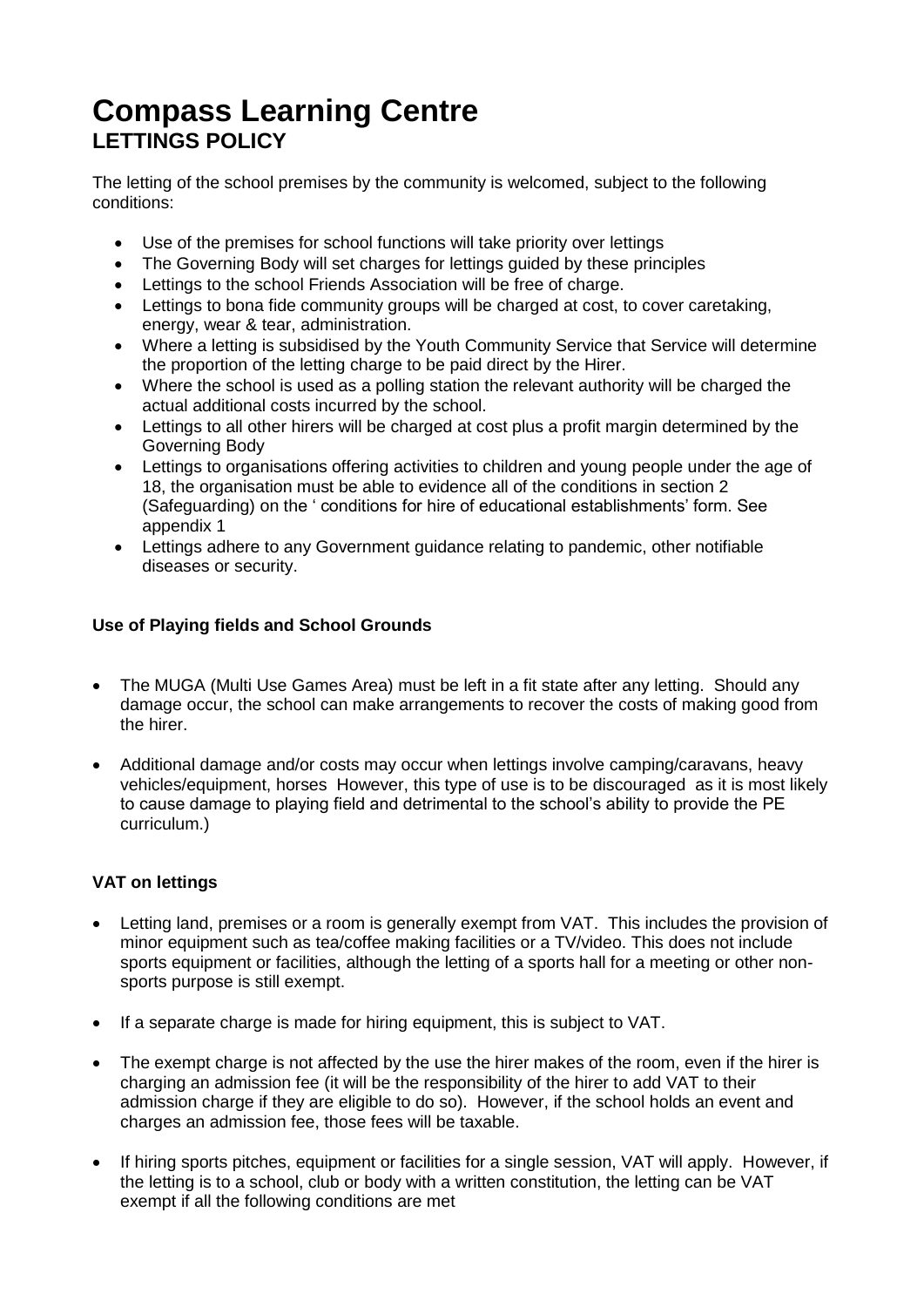- A series of 10 or more sessions are booked
- The interval between each session is at least one day and no more than 14 days
- Each session is for the same activity
- The group has exclusive rights during those sessions
- Charges for parking, caravan or tent pitches are always subject to VAT.

# **Bookings and payments**

- Applications for the use of the premises should be made to the Headteacher, on a booking form available from the school office
- Full Payment should be made before commencement of all one off lettings. For regular weekly/monthly lettings payment should be made monthly to the Compass Admin Office by BACS payment.

# **Indemnity and Insurance**

- 1. The Hirer shall be liable for and shall indemnify the School Governors against all actions, claims, costs, expenses and liabilities arising under statute or common law from injury to or the death of any person and/or the loss of or damage to any property, including property belonging to the School insofar as they arise from matters pertaining to this agreement (except and to the extent that such actions, claims, costs, expenses and liabilities may arise solely out of the act, default or negligence of the School, its employees or agents).
- 2. Without prejudice to the Hirer's liability above, the User shall effect and maintain appropriate insurance policies with a reputable insurer. Public liability cover should be arranged in such sum as is deemed prudent in all circumstances by the User and in any event for not less than £5 million for any one incident, the number of incidents during the period being unlimited. Employer's liability cover must be maintained for an amount not less than required under statute.
- 3. The Hirer shall produce such evidence as the Governors may reasonably require to confirm that the insurance referred to above has been effected and is in force at all times. The Governors reserve the right to refuse and/or amend the cover arranged.

# PROTECTION OF PREMISES AND MOVABLE PROPERTY

- 1. (I) Furniture and fittings shall not be removed or interfered with in any way. No fittings or decorating of any kind necessitating the driving of nails or screws into fixtures forming part of the school fabric will be permitted. In the event of any damage to the premises or property the School shall make it good and the Hirer shall pay the cost of such reparation.
	- (ii) The Hirer shall be responsible for ensuring the premises are left in a tidy condition and will be responsible for the collection of rubbish into bins provided for this purpose. Any exceptional cleaning required as a result of a letting will be chargeable to the Hirer.

# PUBLIC SAFETY

2. (i) The Hirer shall be responsible for the prevention of overcrowding such as would endanger public safety and for keeping clear all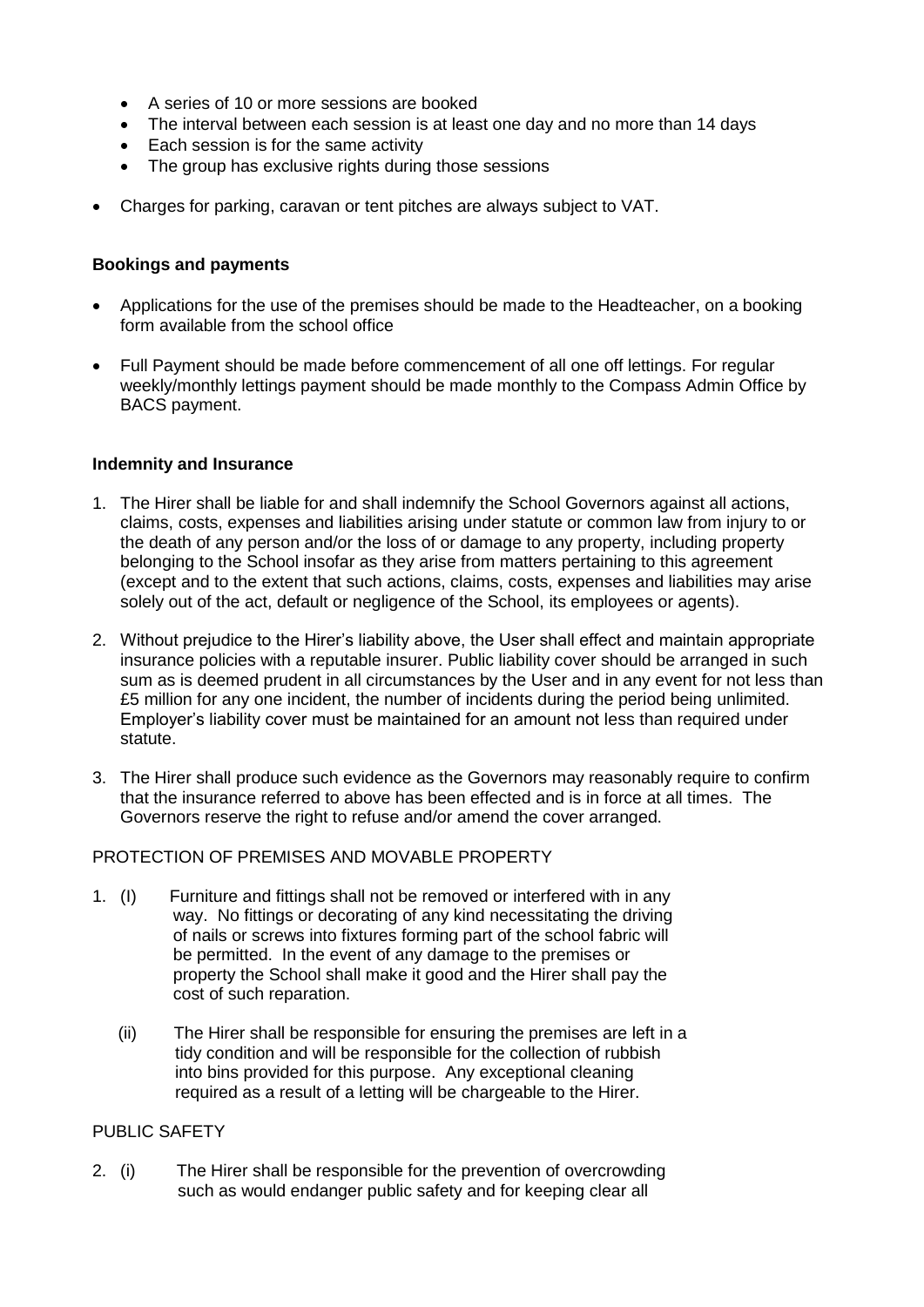gangways passages and exits.

- (ii) The Hirer shall be responsible for providing adequate supervision to maintain order and good conduct.
- (iii) All persons hiring the school premises will be expected to conform to the relevant Health & Safety regulations.

# COPYRIGHT OR PERFORMING RIGHTS

- 3. (i) The school premises will not be let for functions where a Public Entertainment Licence is required, except in exceptional circumstances and with the prior consent of the Governing Body's Premises committee.
	- (ii) The Hirer may not, during the occupancy of the premises, infringe any subsisting copyright or performing right, and must indemnify Dorset County Council against all sums of money which the County Council may have to pay by reason of an infringement of copyright or performing right occurring during the period of hire

# SUB-LETTING

.

4. The Hirer is not permitted to sub-let to another person.

# INTOXICATING LIQUOR

5. No intoxicants may be brought on to or consumed on the premises without prior approval of the Governing Body.

# **SMOKING**

6. Smoking is not permitted on the school premises, including the school grounds.

# DOGS

7. Dogs are not permitted on school premises (except assistance dogs or those used by emergency services personnel), including school grounds, at any time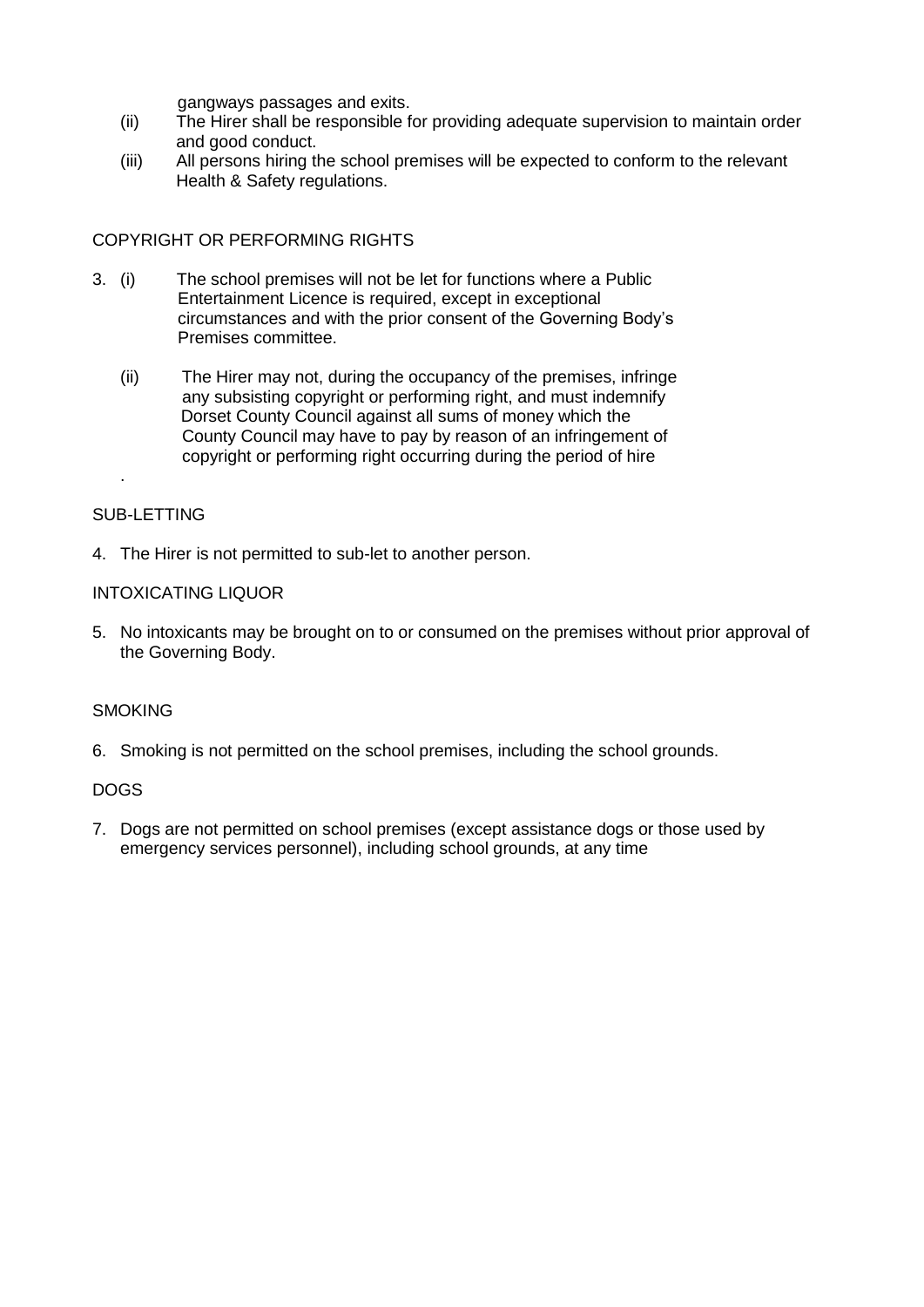# VARIATION OF SCALES OF CHARGES AND CANCELLATIONS

- The Hirer acknowledges that charges may be increased in accordance with the rates from time to time agreed by the School or where appropriate by the Governors of the School, or that the letting may be cancelled provided that in each circumstance at least 28 days' notice either way is given.
- Income derived from lettings will be retained by the school and costs to the school of lettings will be met from this income.
- The school premises will not be let to individuals or organisations if there is reason to believe the name of the school will be brought into disrepute.
- Decisions whether to permit lettings of the school premises\grounds will be made by the Headteacher. If the Headteacher believes a letting should not be permitted he\she will report the reasons to the Premises committee.

# **Lettings charges as from (1 April): session denotes a period of 3 hours**

# **Charges for Community Groups**

| Hall and use of outside grounds |     | £ 25 per session |
|---------------------------------|-----|------------------|
| Hall & use of classrooms        |     | £25 per session  |
| Hall                            |     | £20 per session  |
| <b>Outside grounds (MUGA)</b>   | £20 | per session      |
| <b>Hub Meeting rooms</b>        | £25 | per session      |

# **Non Community Group Hirers**

| Hall and use of outside grounds |     | £45 per session |
|---------------------------------|-----|-----------------|
| Hall & use of classrooms        |     | £45 per session |
| Hall                            |     | £40 per session |
| <b>Outside grounds (MUGA)</b>   | £40 | per session     |
| <b>Hub Meeting rooms</b>        | £45 | per session     |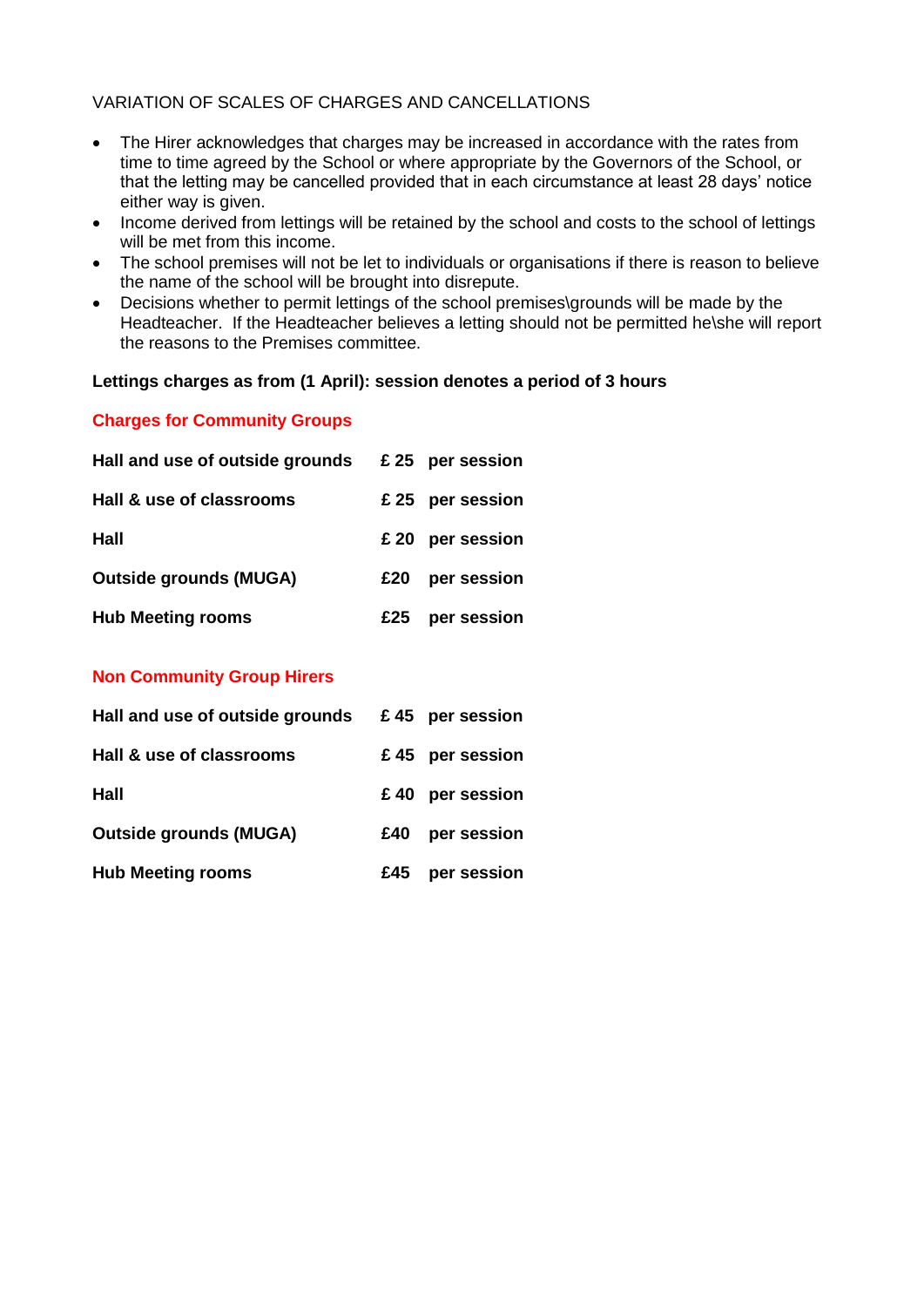#### **Appendix 1 Conditions for the Hire of Educational Establishments**

The hirer shall be the person making the application for a letting and such person will be responsible for payment of all fees or other sums due in respect of the letting to the Hirer and for the observance of regulations imposed by the Local Educational Authority or their lawfully appointed agent.

## **Damage, Loss or Injury**

1. The Hirer shall effect Third Party (Public Liability) Insurance within a minimum indemnity limit of five million pounds for any one occurrence to cover its legal liabilities for accidents resulting in injuries to persons, including participants in the hiring activity, and/or loss of or damage to property, including the hired premises, arising out of the letting of educational premises.

The Education Authority/School will not be responsible for any injury to persons or damage to property arising out of the letting of educational premises unless such injury or damage results from the negligence or breach of statutory duty on the part of the Educational Authority/School.

# **Safeguarding**

2. For Lettings to Hirers who are providing activities to young people under the age of 18, the following evidence is required:

: - the organisation must have in place appropriate child protection policies, procedures and codes of conduct that are compatible with those of the school and the Local Safeguarding Children Board?

- Failure to provide the evidence gives the school opportunity to terminate the contract with immediate effect if the organisation is failing to discharge its child protection responsibilities.

- staff in the organisation should be aware of the procedures to be followed if

they think a child is being abused and know the number for making a referral to MASH

- The organisation should have a copy of the DfES booklet "What to do if you're

worried a child is being abused – Summary" and that this has been shared with all members of staff.

- The organisation must have an approved procedure in the event of a child protection allegation being made against a member of their staff.

- The organisation must provide written confirmation that they have in place robust practices which meet the safer recruitment guidance set out in 'Keeping Children Safe in Education 2018' which should include;

 $\Box$  Confirmation that they, or another employment business acting on their behalf, has obtained an enhanced DBS disclosure on all staff or volunteers working with children.

 $\Box$  Confirmation that the staff or volunteers have not had a break of 3 months or more from employment since their latest DBS disclosure was obtained

□ Confirmation that job interviews have been carried out for all staff and volunteers and that full application details exist

 $\Box$  Confirmation that a minimum of 2 satisfactory references have been received (from previous employers where possible) which address the individual's suitability to work with children & young people

 $\Box$  Confirmation that individual identity and qualification checks have been satisfactorily completed - The organisation must have in place appropriate arrangements for first aid or other

emergencies?

- The organisation will be given the contact details for the business manager of Compass to liaise with if there should be a particular concern?

# **Protection of Premises and Movable Property**

2. Furniture and fittings shall not be removed or interfered with in any way. No fittings or decorating of any kind necessitating the driving of nails or screws into fixtures forming part of the school fabric will be permitted. In the event of any damage to premises or property the Authority shall make it good and the Hirer shall pay the cost of such reparation.